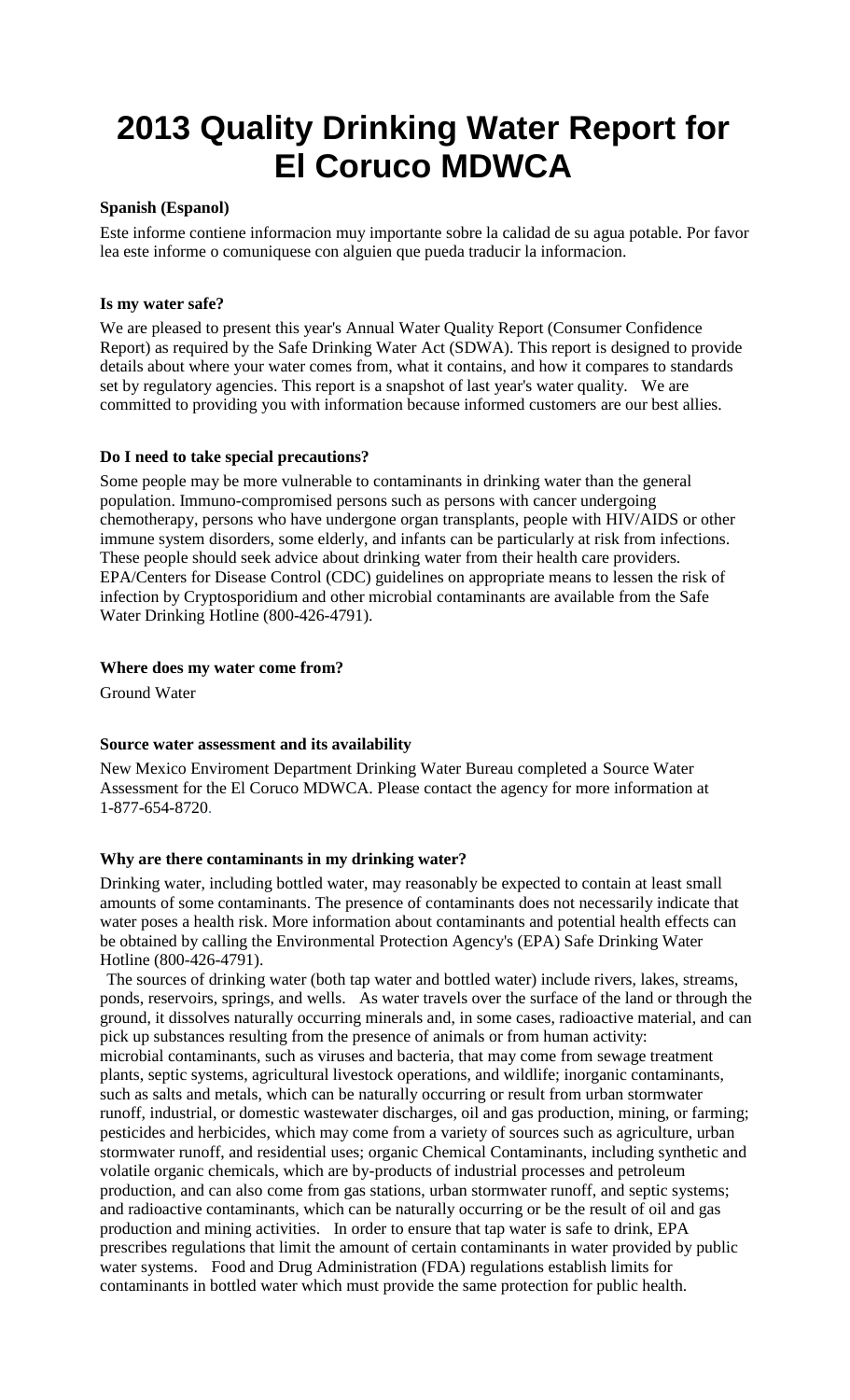## **How can I get involved?**

We encourage members of the community to attend monthly meetings held on the 3rd Monday fo the month at the South San Ysidro Community Center/El Valle Water Alliance Office at 6:30PM. If you have any questions regarding your Water and water system feel free to contact the water operator Carlos Vigil at 505-206-0621 or simply call our office at 575-421-3892.

# **Cross Connection Control Survey**

The purpose of this survey is to determine whether a cross-connection may exist at your home or business. A cross connection is an unprotected or improper connection to a public water distribution system that may cause contamination or pollution to enter the system. We are responsible for enforcing cross-connection control regulations and insuring that no contaminants can, under any flow conditions, enter the distribution system. If you have any of the devices listed below please contact us so that we can discuss the issue, and if needed, survey your connection and assist you in isolating it if that is necessary.

- Boiler/ Radiant heater (water heaters not included)
- Underground lawn sprinkler system
- Pool or hot tub (whirlpool tubs not included)
- Additional source(s) of water on the property
- Decorative pond
- Watering trough

## **Source Water Protection Tips**

Protection of drinking water is everyone's responsibility. You can help protect your community's drinking water source in several ways:

- Eliminate excess use of lawn and garden fertilizers and pesticides they contain hazardous chemicals that can reach your drinking water source.
- Pick up after your pets.
- If you have your own septic system, properly maintain your system to reduce leaching to water sources or consider connecting to a public water system.
- Dispose of chemicals properly; take used motor oil to a recycling center.
- Volunteer in your community. Find a watershed or wellhead protection organization in your community and volunteer to help. If there are no active groups, consider starting one. Use EPA's Adopt Your Watershed to locate groups in your community, or visit the Watershed Information Network's How to Start a Watershed Team.
- Organize a storm drain stenciling project with your local government or water supplier. Stencil a message next to the street drain reminding people "Dump No Waste - Drains to River" or "Protect Your Water." Produce and distribute a flyer for households to remind residents that storm drains dump directly into your local water body.

# **STATUS OF WATER IN NEW MEXICO AND CALL FOR CONSERVATION**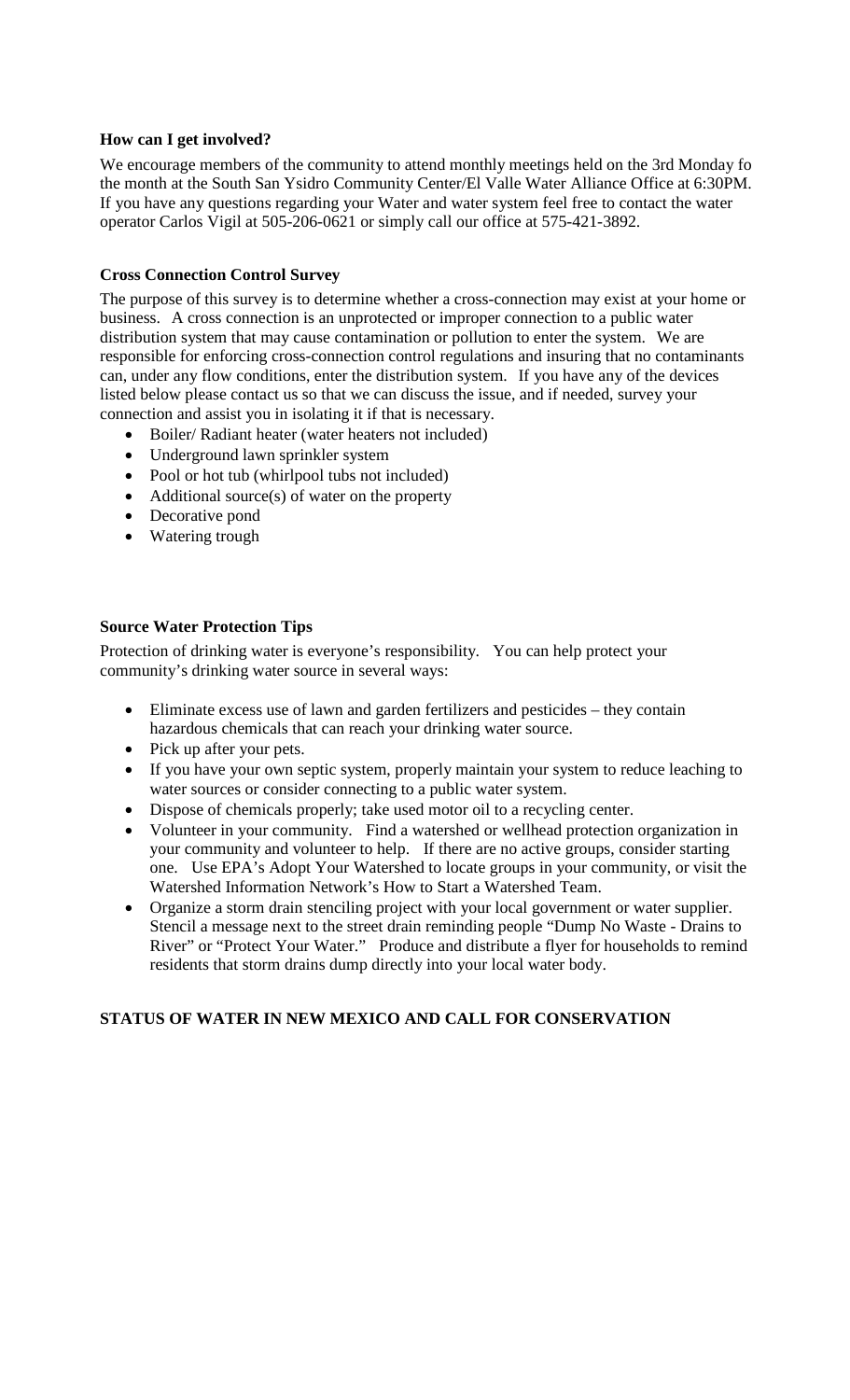Water is New Mexico's most precious and natural resource. New Mexico has experienced several consecutive years of drought and meteorologists predict that it will continue. Water conservation is especially important during times of drought. Additionally, and arguably more critical, most aquifers in the state are being depleted. Decreasing water levels in aquifers and surface sources can increase the concentration of minerals and contaminants in the drinking water supply.

We at El Valle Water Alliance are committed to providing a safe and consistent supply of water and we ask for your help. There are a lot of simple ways to reduce the amount of water used both inside and outside the home. Please conserve water whenever possible by taking the following steps:

1.Know your water supply provider and follow existing water restrictions.

2. Stop leaks. Toilets are the largest water user inside the home. Over time, toilet flappers can decay or minerals can build up on it. It's usually best to replace the whole rubber flapper—a relatively easy, inexpensive do-it-yourself project that pays for itself quickly. You can get instructions for testing for leaks with dye tabs for free (with free tabs) from the Office of the State Engineer's District Offices or call 1-800-WATERNM.

3. Check outdoor fixtures (swamp coolers, irrigation systems, etc) for leaks and repair any leaks.

4. Consider turning the swamp cooler off when away from home.

5. Minimize evaporation by watering during the early morning hours, when temperatures are cooler and winds are lighter. Make sure irrigation systems are working properly (and you are not watering the house, sidewalk or street) and use only the minimum amount of water needed by plants.

6. Run water only when using it. Turn water off while brushing teeth, shaving, and/or washing counters.

7. Wash only full loads of laundry. Install a water efficient clothes washer (and save 16 gallons per load).

8. Take 5 minute showers.

9. Flush toilets only when necessary.

10. When upgrading or replacing household fixtures, install low-flow toilets, showerheads, washing machines, and faucets.

#### **Significant Deficiencies**

Maria Medina found on the Sanitary Survey inspection done on 6/25/12 that the well access needed a hatch and lock. On 3/19/13 a notice was sent to consumers notifying them that the lock and latch would be placed within 30 days. On 4/18/13 a photo was sent to Maria Medina and Joe Martinez indicating that the lock and latch were placed within the 30 days noted.

# **Additional Information for Lead**

If present, elevated levels of lead can cause serious health problems, especially for pregnant women and young children. Lead in drinking water is primarily from materials and components associated with service lines and home plumbing. El Coruco is responsible for providing high quality drinking water, but cannot control the variety of materials used in plumbing components. When your water has been sitting for several hours, you can minimize the potential for lead exposure by flushing your tap for 30 seconds to 2 minutes before using water for drinking or cooking. If you are concerned about lead in your water, you may wish to have your water tested. Information on lead in drinking water, testing methods, and steps you can take to minimize exposure is available from the Safe Drinking Water Hotline or at

http://www.epa.gov/safewater/lead. The next lead and copper test will be conducted in 2016.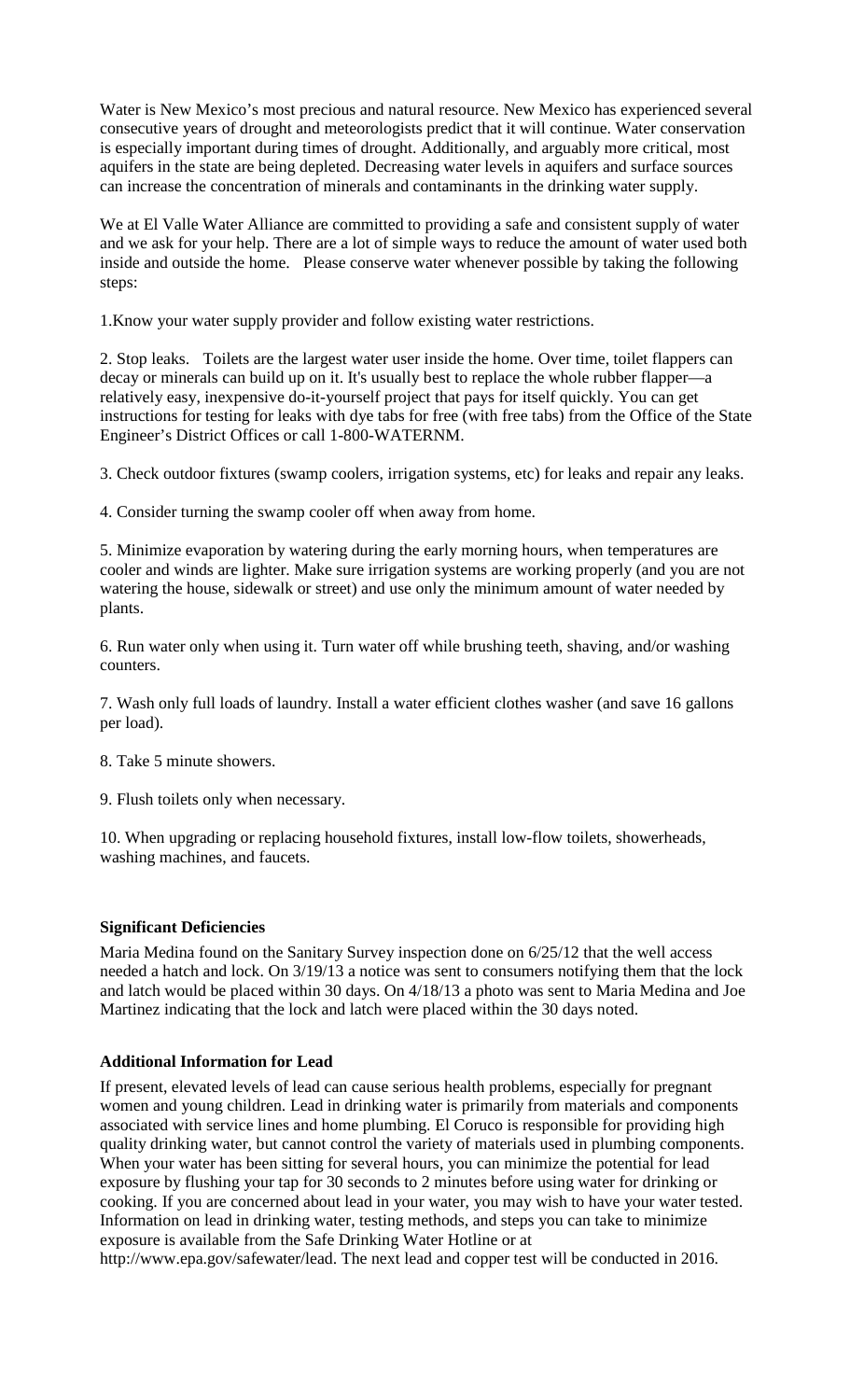#### **Additional Information for Arsenic**

While your drinking water meets EPA's standard for arsenic, it does contain low levels of arsenic. EPA's standard balances the current understanding of arsenic's possible health effects against the costs of removing arsenic from drinking water. EPA continues to research the health effects of low levels of arsenic which is a mineral known to cause cancer in humans at high concentrations and is linked to other health effects such as skin damage and circulatory problems.

# **Water Quality Data Table**

In order to ensure that tap water is safe to drink, EPA prescribes regulations which limit the amount of contaminants in water provided by public water systems. The table below lists all of the drinking water contaminants that we detected during the calendar year of this report. Although many more contaminants were tested, only those substances listed below were found in your water. All sources of drinking water contain some naturally occurring contaminants. At low levels, these substances are generally not harmful in our drinking water. Removing all contaminants would be extremely expensive, and in most cases, would not provide increased protection of public health. A few naturally occurring minerals may actually improve the taste of drinking water and have nutritional value at low levels. Unless otherwise noted, the data presented in this table is from testing done in the calendar year of the report. The EPA or the State requires us to monitor for certain contaminants less than once per year because the concentrations of these contaminants do not vary significantly from year to year, or the system is not considered vulnerable to this type of contamination. As such, some of our data, though representative, may be more than one year old. In this table you will find terms and abbreviations that might not be familiar to you. To help you better understand these terms, we have provided the definitions below the table.

|                                                    | <b>MCLG</b>       | MCL,           |           |               |               |                     |  |                  |                                                                                                                                       |  |
|----------------------------------------------------|-------------------|----------------|-----------|---------------|---------------|---------------------|--|------------------|---------------------------------------------------------------------------------------------------------------------------------------|--|
|                                                    | or                | TT, or         | Your      |               | Range         | <b>Sample</b>       |  |                  |                                                                                                                                       |  |
| <b>Contaminants</b>                                | <b>MRDLG MRDL</b> |                | Water     |               | $Low$ High    | <b>Date</b>         |  | <b>Violation</b> | <b>Typical Source</b>                                                                                                                 |  |
| <b>Inorganic Contaminants</b>                      |                   |                |           |               |               |                     |  |                  |                                                                                                                                       |  |
| Arsenic (ppb)                                      | $\theta$          | 10             | 9.7       | 9.7           | 9.7           | 2013                |  | N <sub>o</sub>   | Erosion of natural deposits;<br>Runoff from orchards; Runoff<br>from glass and electronics<br>production wastes                       |  |
| Barium (ppm)                                       | $\overline{2}$    | $\overline{2}$ | 0.016     |               | $0.016$ 0.016 | 2013                |  | N <sub>o</sub>   | Discharge of drilling wastes;<br>Discharge from metal<br>refineries; Erosion of natural<br>deposits                                   |  |
| Fluoride (ppm)                                     | $\overline{4}$    | $\overline{4}$ | 1.6       | <b>NA</b>     |               | 2013                |  | N <sub>o</sub>   | Erosion of natural deposits;<br>Water additive which<br>promotes strong teeth;<br>Discharge from fertilizer and<br>aluminum factories |  |
| Selenium (ppb)                                     | 50                | 50             | 6.1       | NA            |               | 2013                |  | No               | Discharge from petroleum and<br>metal refineries; Erosion of<br>natural deposits; Discharge<br>from mines                             |  |
|                                                    |                   |                | Your      | <b>Sample</b> |               | # Samples           |  | <b>Exceeds</b>   |                                                                                                                                       |  |
| <b>Contaminants</b>                                | <b>MCLG</b>       | AL             | Water     | Date          |               | <b>Exceeding AL</b> |  | AL               | <b>Typical Source</b>                                                                                                                 |  |
| <b>Inorganic Contaminants</b>                      |                   |                |           |               |               |                     |  |                  |                                                                                                                                       |  |
| Copper - action level<br>at consumer taps<br>(ppm) | 1.3               | 1.3            | 0.0320359 | 2013          |               | $\mathbf{0}$        |  | N <sub>o</sub>   | Corrosion of household<br>plumbing systems; Erosion<br>of natural deposits                                                            |  |
| Lead - action level at<br>consumer taps (ppb)      | $\mathbf{0}$      | 15             | $\Omega$  | 2013          |               | $\mathbf{0}$        |  | N <sub>0</sub>   | Corrosion of household<br>plumbing systems; Erosion<br>of natural deposits                                                            |  |

| <b>Unit Descriptions</b> |                                                             |  |  |  |  |
|--------------------------|-------------------------------------------------------------|--|--|--|--|
| Term                     | <b>Definition</b>                                           |  |  |  |  |
| ppm                      | ppm: parts per million, or milligrams per liter $(mg/L)$    |  |  |  |  |
| ppb                      | ppb: parts per billion, or micrograms per liter $(\mu g/L)$ |  |  |  |  |
| NA                       | NA: not applicable                                          |  |  |  |  |
| ND                       | ND: Not detected                                            |  |  |  |  |
| NR                       | NR: Monitoring not required, but recommended.               |  |  |  |  |